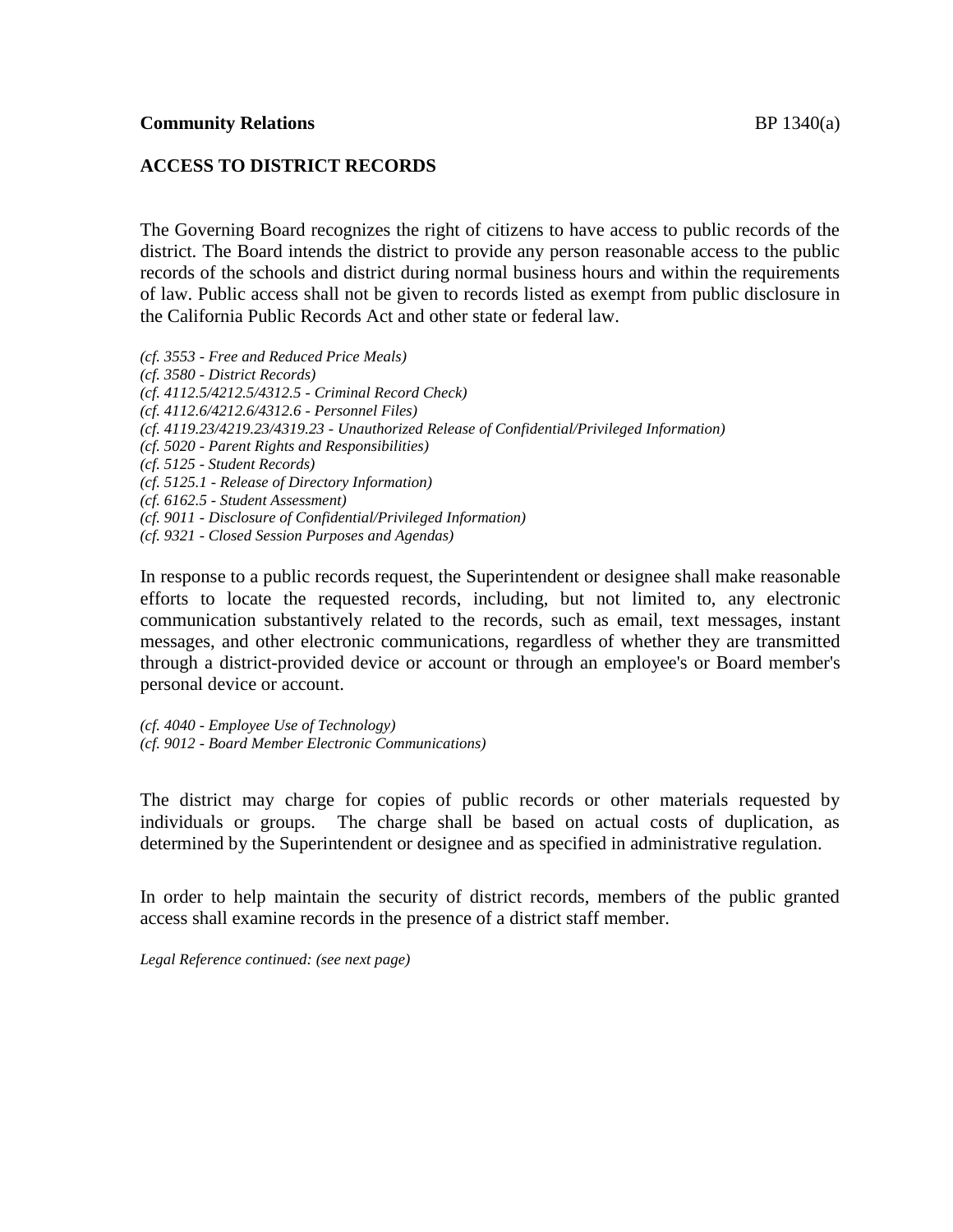*Legal Reference:*

*EDUCATION CODE 35145 Public meetings 35170 Authority to secure copyrights 35250 Duty to keep certain records and reports 41020 Requirement for annual audit 42103 Publication of proposed budget; hearing 44031 Personnel file contents and inspections 44839 Medical certificates; periodic medical examination 49060-49079 Student records 49091.10 Parental review of curriculum and instruction GOVERNMENT CODE 3547 Proposals relating to representation 6250-6270 California Public Records Act 6275-6276.48 Other exemptions from disclosure 53262 Employment contracts 54957.2 Minute book record of closed sessions 54957.5 Agendas and other writings distributed for discussion or consideration 81008 Political Reform Act, public records; inspection and reproduction CALIFORNIA CONSTITUTION Article 1, Section 3 Right of access to governmental information CODE OF REGULATIONS, TITLE 5 430-438 Individual student records COURT DECISIONS City of San Jose v. Superior Court (2017) 2 Cal.5th 608 Los Angeles County Board of Supervisors v. Superior Court (2016) 2 Cal.5th 282 International Federation of Professional and Technical Engineers v. The Superior Court of Alameda County, (2007) 42 Cal.4th 319 Los Angeles Times v. Alameda Corridor Transportation Authority, (2001) 88 Cal.App.4th 1381 Kleitman v. Superior Court, (1999) 74 Cal.App. 4th 324 Fairley v. Superior Court, (1998) 66 Cal.App. 4th 1414 North County Parents Organization for Children with Special Needs v. Department of Education, (1994) 23 Cal.App. 4th 144 ATTORNEY GENERAL OPINIONS 71 Ops.Cal.Atty.Gen. 235 (1988) 64 Ops.Cal.Atty.Gen. 186 (1981)*

*Management Resources: (see next page)*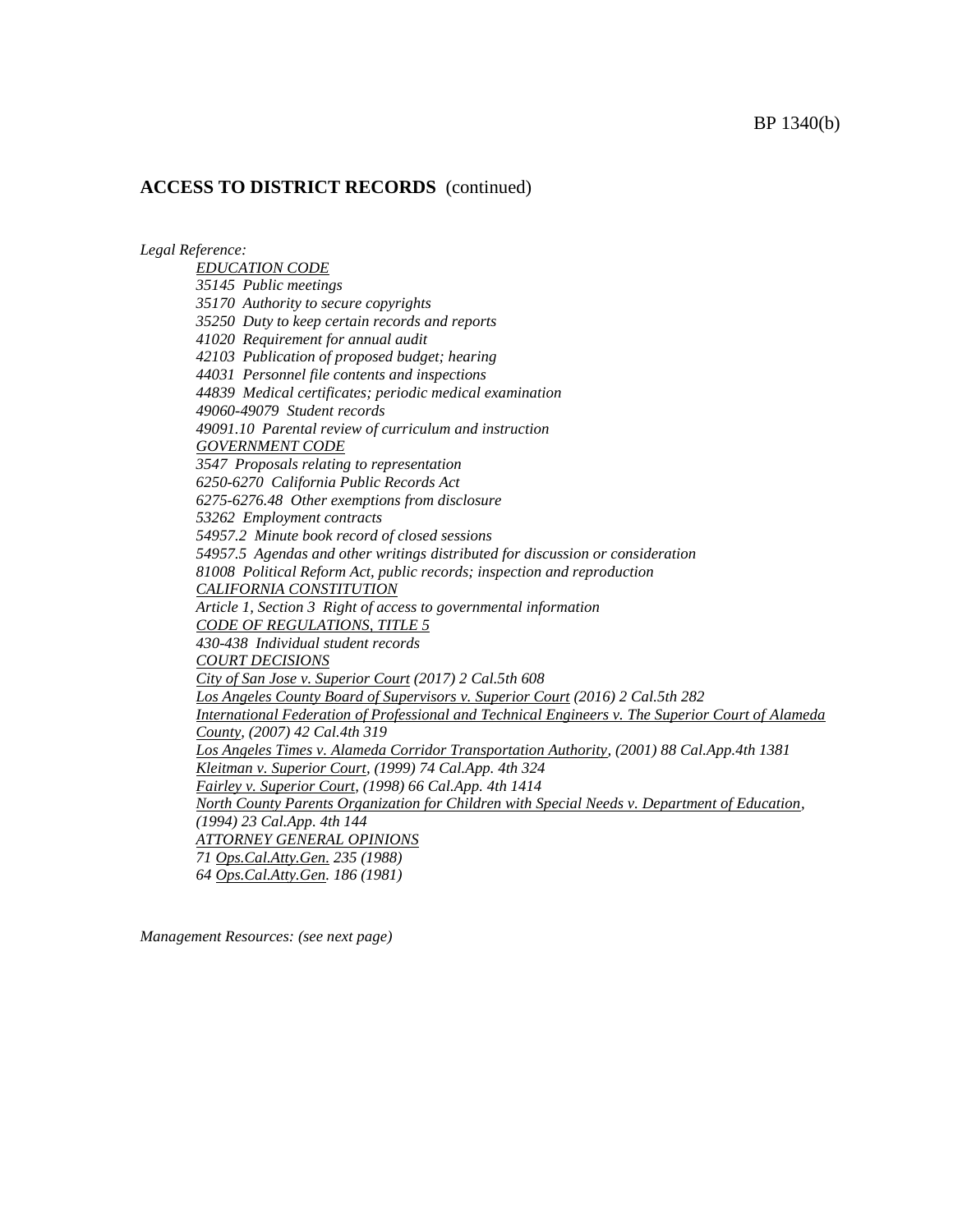*Management Resources:*

*CSBA PUBLICATIONS Legal Alert: Tips for Governing Boards in Response to Public Records Act Ruling on Electronic Communications, March 2017 ATTORNEY GENERAL PUBLICATIONS Summary of the California Public Records Act, 2004 LEAGUE OF CALIFORNIA CITIES PUBLICATIONS The People's Business: A Guide to the California Public Records Act, 2008 WEB SITES CSBA: http://www.csba.org California Attorney General's Office: https://oag.ca.gov Institute for Local Government: http://www.cacities.org State Bar of California: http://www.calbar.ca.gov*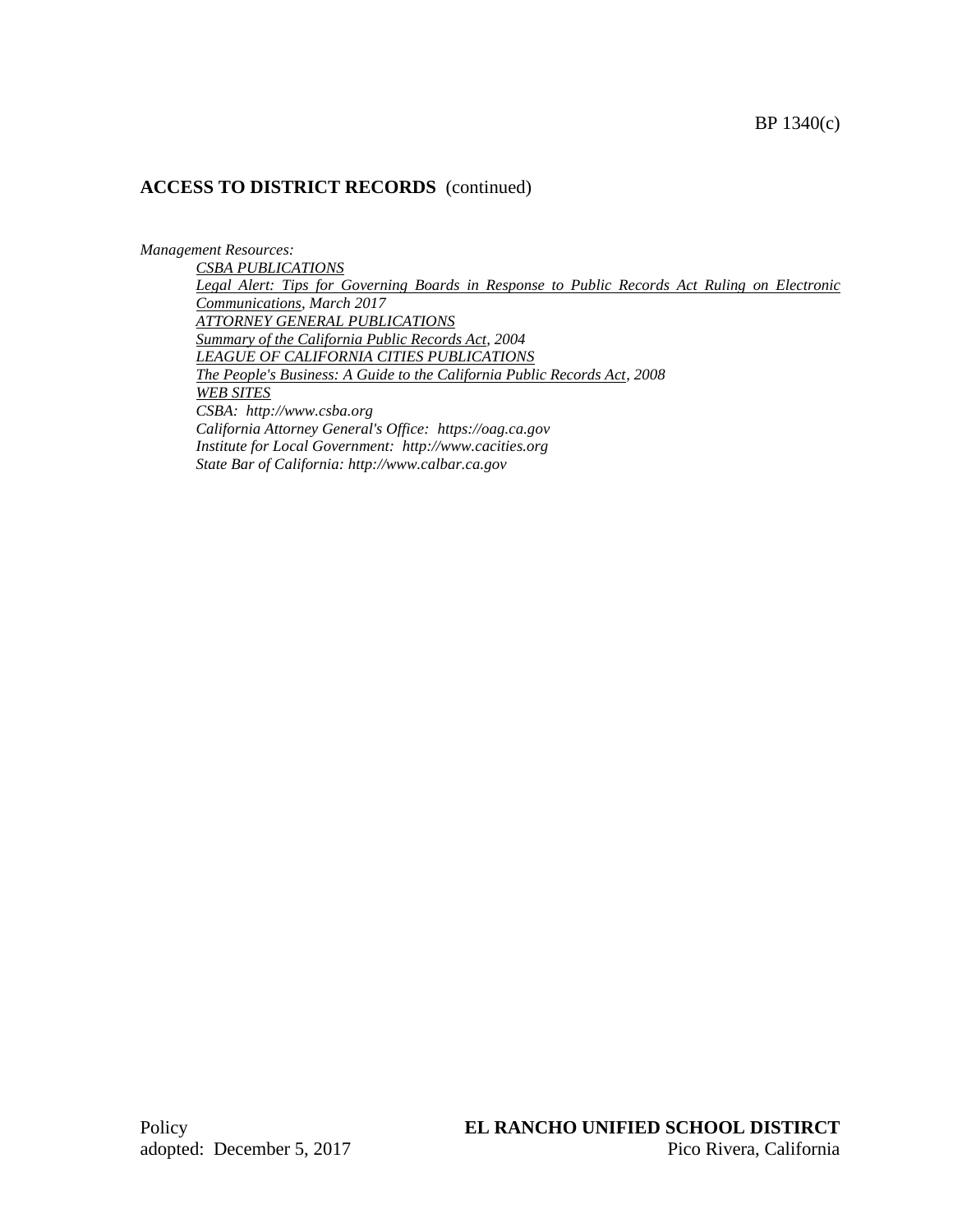## **ACCESS TO DISTRICT RECORDS**

## **Definitions**

*Public records* include any writing containing information relating to the conduct of the district's business prepared, owned, used, or retained by the district regardless of physical form or characteristics. (Government Code 6252)

*(cf. 3580 - District Records) (cf. 9012 - Board Member Electronic Communications)*

*Writing* means any handwriting, typewriting, printing, photostating, photographing, photocopying, transmitting by electronic mail or facsimile, and every other means of recording upon any tangible thing any form of communication or representation, including letters, words, pictures, sounds, or symbols or combinations thereof, and any record thereby created, regardless of the manner in which the record has been stored. (Government Code 6252)

*Member of the public* means any person, except a member, agent, officer, or employee of the district or a federal, state, or other local agency acting within the scope of his/her membership, agency, office, or employment. (Government Code 6252)

### **Public Records**

Public records to which members of the public shall have access include, but are not limited to:

1. Proposed and approved district budgets and annual audits (Education Code 41020, 42103)

*(cf. 3100 - Budget) (cf. 3460 - Financial Reports and Accountability)*

- 2. Statistical compilations
- 3. Reports and memoranda
- 4. Notices and bulletins
- 5. Minutes of public meetings (Education Code 35145)
- *(cf. 9324 - Minutes and Recordings)*
- 6. Meeting agendas (Government Code 54957.5)
- *(cf. 9322 - Agenda/Meeting Materials)*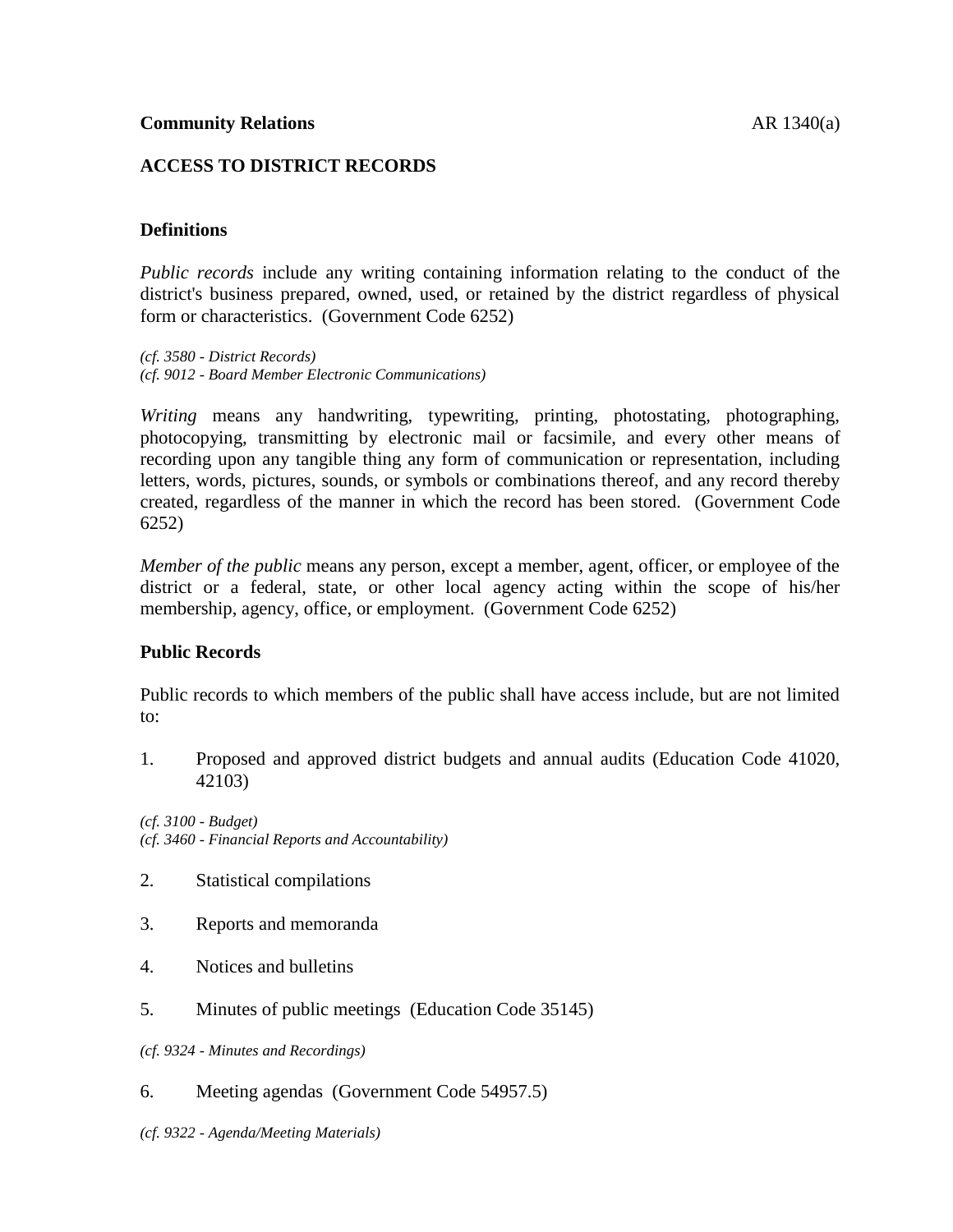- 7. Official communications between the district and other government agencies
- 8. School-based program plans (Education Code 52850)

*(cf. 0420 - School Plans/Site Councils)*

9. Information and data relevant to the evaluation and modification of district plans

*(cf. 0440 - District Technology Plan) (cf. 0460 - Local Control and Accountability Plan) (cf. 0520.2 - Title I Program Improvement Schools) (cf. 0520.3 - Title I Program Improvement Districts)*

- 10. Initial proposals of exclusive employee representatives and of the district (Government Code 3547)
- *(cf. 4143.1/4243.1 - Public Notice - Personnel Negotiations)*
- 11. Records pertaining to claims and litigation against the district which have been adjudicated or settled (Government Code 6254, 6254.25)
- *(cf. 3320 - Claims and Actions Against the District)*
- 12. Statements of economic interests required by the Conflict of Interest Code (Government Code 81008)

*(cf. 9270 - Conflict of Interest)*

- 13. Documents containing names, salaries, and pension benefits of district employees
- 14. Employment contracts and settlement agreements (Government Code 53262)

*(cf. 2121 - Superintendent's Contract) (cf. 4117.5/4217.5/4317.5 - Termination Agreements) (cf. 4141/4241 - Collective Bargaining Agreement)*

15. Instructional materials including, but not limited to, textbooks (Education Code 49091.10)

*(cf. 5020 - Parent Rights and Responsibilities) (cf. 6161.1 - Selection and Evaluation of Instructional Materials)*

Access to public records of the district shall be granted to Governing Board members on the same basis as any other member of the public. When Board members are authorized to access public records in the administration of their duties, the Superintendent or designee shall not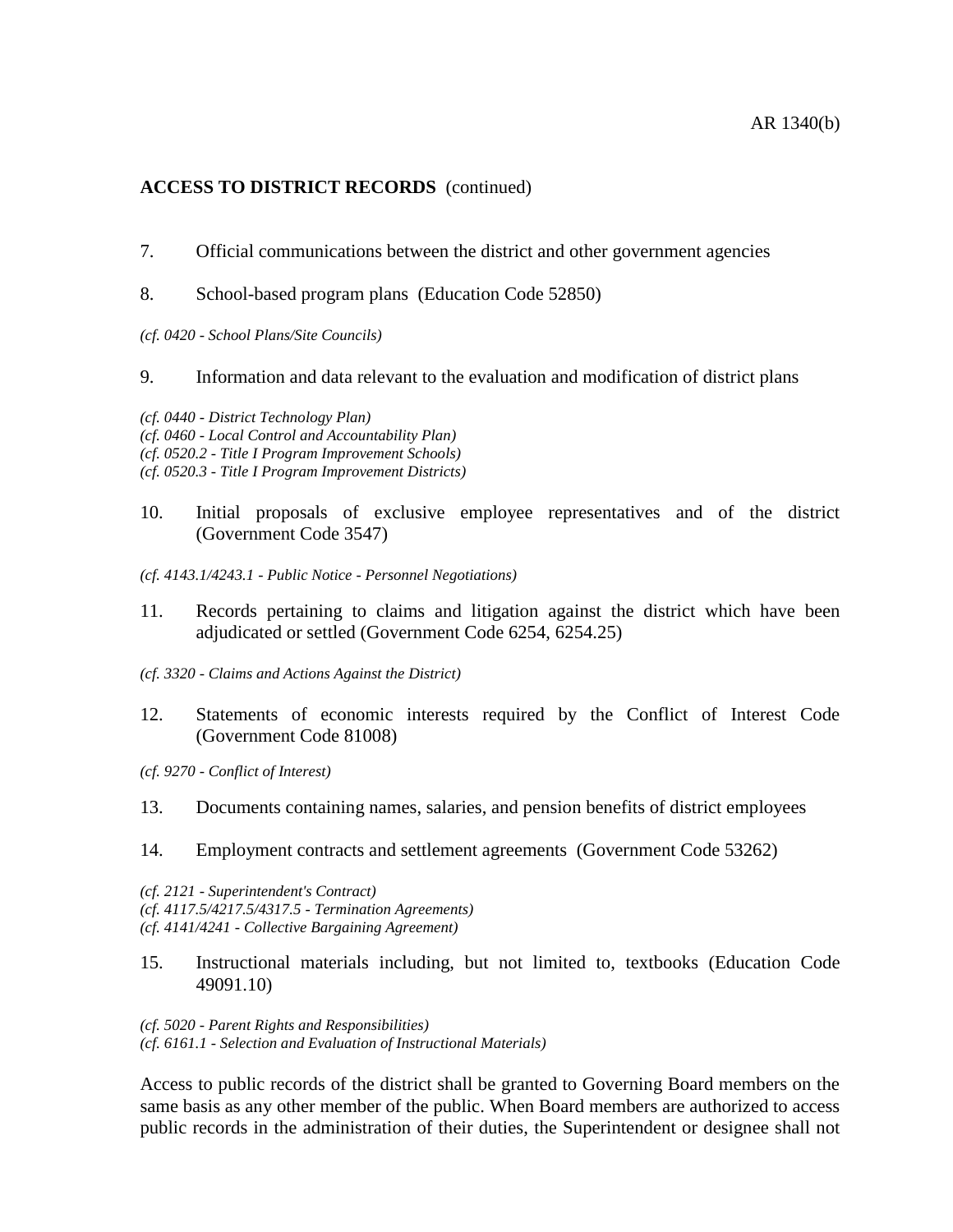discriminate among any of the Board members as to which record, or portion of the record, will be made available, or when it will be made available. (Government Code 6252.5, 6252.7)

When disclosing to a member of the public any record that contains personal information, including, but not limited to, an employee's home address, home telephone number, social security number, personal cell phone number, or birth date, the Superintendent or designee shall ensure that such personal information is redacted from that record. (Government Code 6254.29, 6254.3)

#### **Confidential Public Records**

Records to which the members of the public shall <u>not</u> have access include, but are not limited to:

1. Preliminary drafts, notes, interagency or intradistrict memoranda that are not retained by the district in the ordinary course of business, provided that the public interest in withholding these records clearly outweighs the public interest in disclosure (Government Code 6254)

*(cf. 4119.23/4219.23/4319.23 - Unauthorized Release of Confidential/Privileged Information) (cf. 9011 - Disclosure of Confidential/Privileged Information)*

- 2. Records specifically generated in connection with or prepared for use in litigation to which the district is a party or to respond to claims made against the district pursuant to the Tort Claims Act, until the litigation or claim has been finally adjudicated or otherwise settled, or beyond, if the records are protected by some other provision of law (Government Code 6254, 6254.25)
- 3. Personnel records, medical records, or similar materials, the disclosure of which would constitute an unwarranted invasion of personal privacy (Government Code 6254)

*(cf. 4112.5/4212.5/4312.5) - Criminal Record Check) (cf. 4112.6/4212.6/4312.6 - Personnel Files)*

> The home addresses, home telephone numbers, personal cell phone numbers, or birth date of employees may only be disclosed as follows: (Government Code 6254.3)

- a. To an agent or a family member of the employee
- b. To an officer or employee of a state agency or another school district or county office of education when necessary for the performance of official duties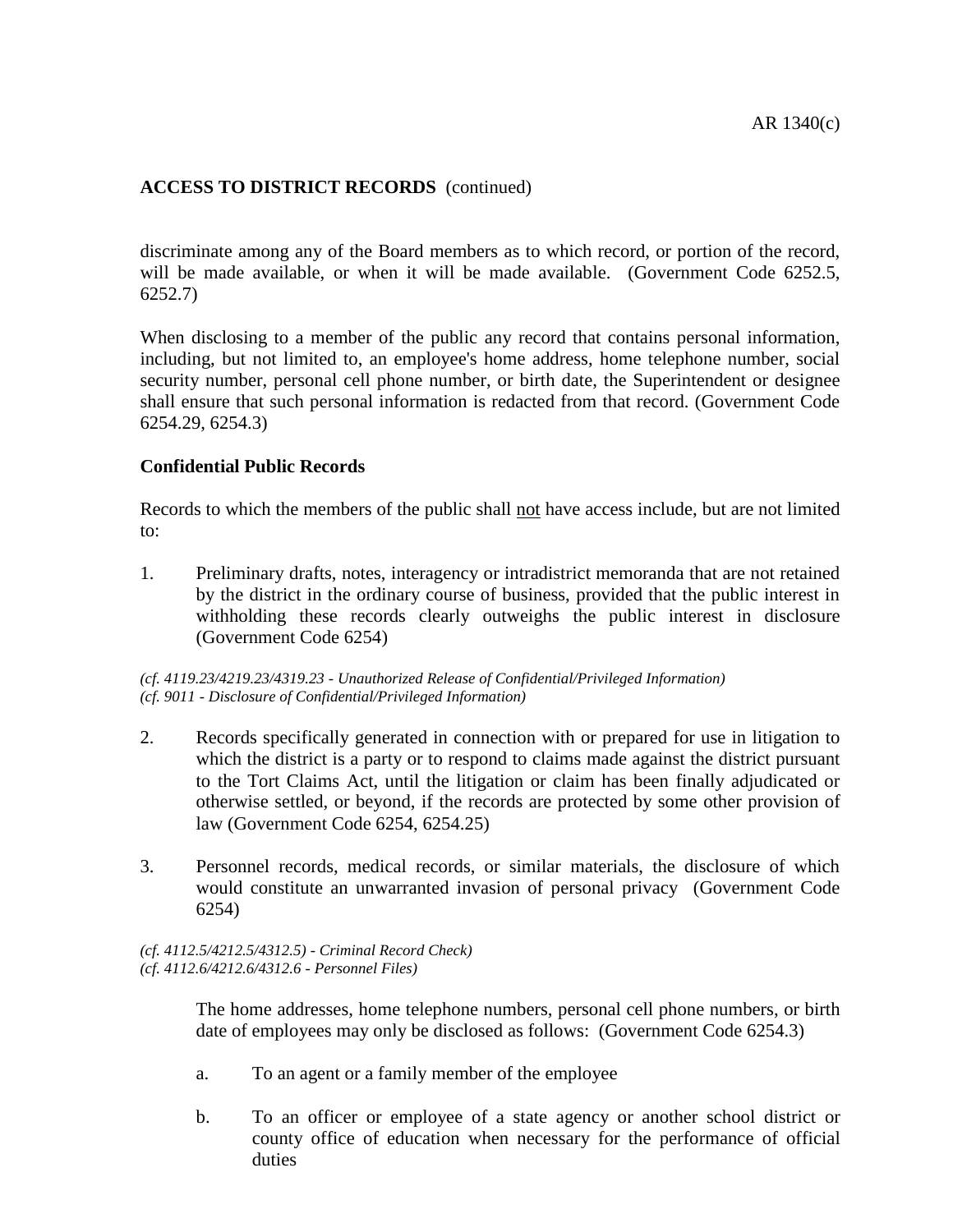c. To an employee organization pursuant to regulations and decisions of the Public Employment Relations Board, except that the home address and any telephone number for an employee who performs law enforcement-related functions, or the birth date of any employee, shall not be disclosed

Upon written request of any employee, the district shall not disclose the employee's home address, home telephone number, personal cell phone number, or birth date, and the district shall remove this information from any mailing list of the district except a list used exclusively to contact the employee.

- *(cf. 4140/4240/4340 - Bargaining Units)*
	- d. To an agent or employee of a health benefit plan providing health services or administering claims for health services to district employees and their enrolled dependents, for the purpose of providing the health services or administering claims for employees and their enrolled dependents
- *(cf. 4154/4254/4354 - Health and Welfare Benefits)*
- 4. Student records, except directory information and other records to the extent permitted under the law, when disclosure is authorized by law
- *(cf. 5125 - Student Records) (cf. 5125.1 - Release of Directory Information) (cf. 5125.3 - Challenging Student Records)*
- 5. Test questions, scoring keys, and other examination data except as provided by law (Government Code 6254)
- *(cf. 6162.51 - State Academic Achievement Tests) (cf. 6162.52 - High School Exit Examination)*
- 6. Without affecting the law of eminent domain, the contents of real estate appraisals or engineering or feasibility estimates and evaluations made for or by the district relative to the acquisition of property, or to prospective public supply and construction contracts, until all of the property has been acquired or all of the contract agreement obtained (Government Code 6254)
- 7. Information required from any taxpayer in connection with the collection of local taxes that is received in confidence and the disclosure of the information to other persons would result in unfair competitive disadvantage to the person supplying the information (Government Code 6254)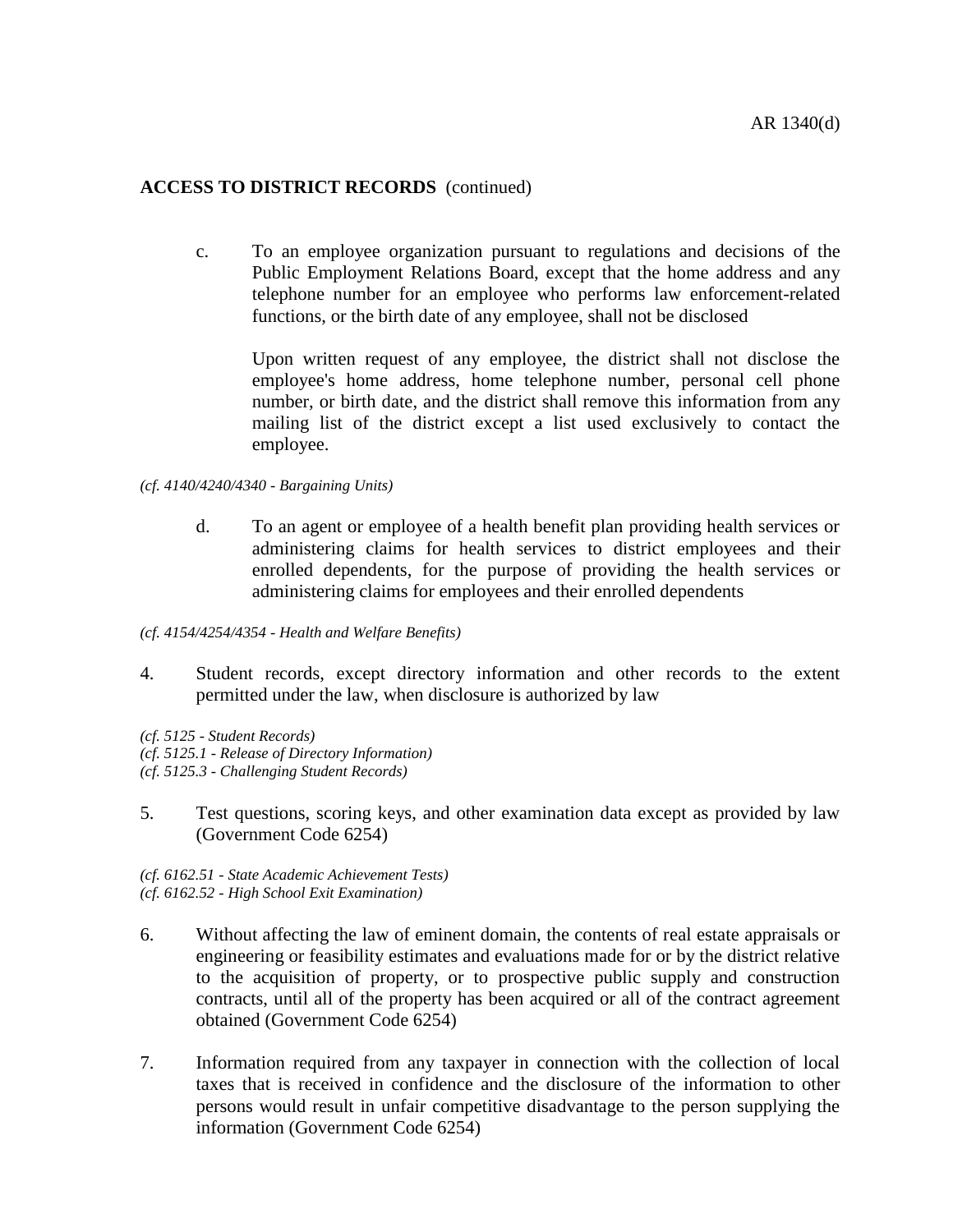- 8. Library circulation and patron use records of a borrower or patron including, but not limited to, his/her name, address, telephone number, email address, borrowing information, or use of library information resources, except when disclosure is to a person acting within the scope of his/her duties in the administration of the library, to a person authorized in writing by the individual to whom the records pertain, or by court order (Government Code 6254, 6267)
- *(cf. 6163.1 - Library Media Centers)*
- 9. Records for which the disclosure is exempted or prohibited pursuant to state or federal law, including, but not limited to, provisions of the Evidence Code relating to privilege (Government Code 6254)
- *(cf. 9124 - Attorney)*
- 10. Documents prepared by or for the district to assess its vulnerability to terrorist attack or other criminal acts intended to disrupt district operations and that are for distribution or consideration in closed session (Government Code 6254)
- *(cf. 0450 - Comprehensive Safety Plan)*
- 11. Recall petitions, petitions for special elections to fill Board vacancies, or petitions for the reorganization of the school district (Government Code 6253.5)
- *(cf. 9223 - Filling Vacancies)*
- 12. Minutes of Board meetings held in closed session (Government Code 54957.2)
- *(cf. 9321 - Closed Session Purposes and Agendas)*
- 13. Computer software developed by the district (Government Code 6254.9)
- 14. Information security records, the disclosure of which would reveal vulnerabilities to, or otherwise increase potential for an attack on, the district's information technology system (Government Code 6254.19)
- 15. Records that contain individually identifiable health information, including records that may be exempt pursuant to physician-patient privilege, the Confidentiality of Medical Information Act, and the Health Insurance Portability and Accountability Act (Government Code 6254, 6255)

*(cf. 5141.6 - School Health Services)*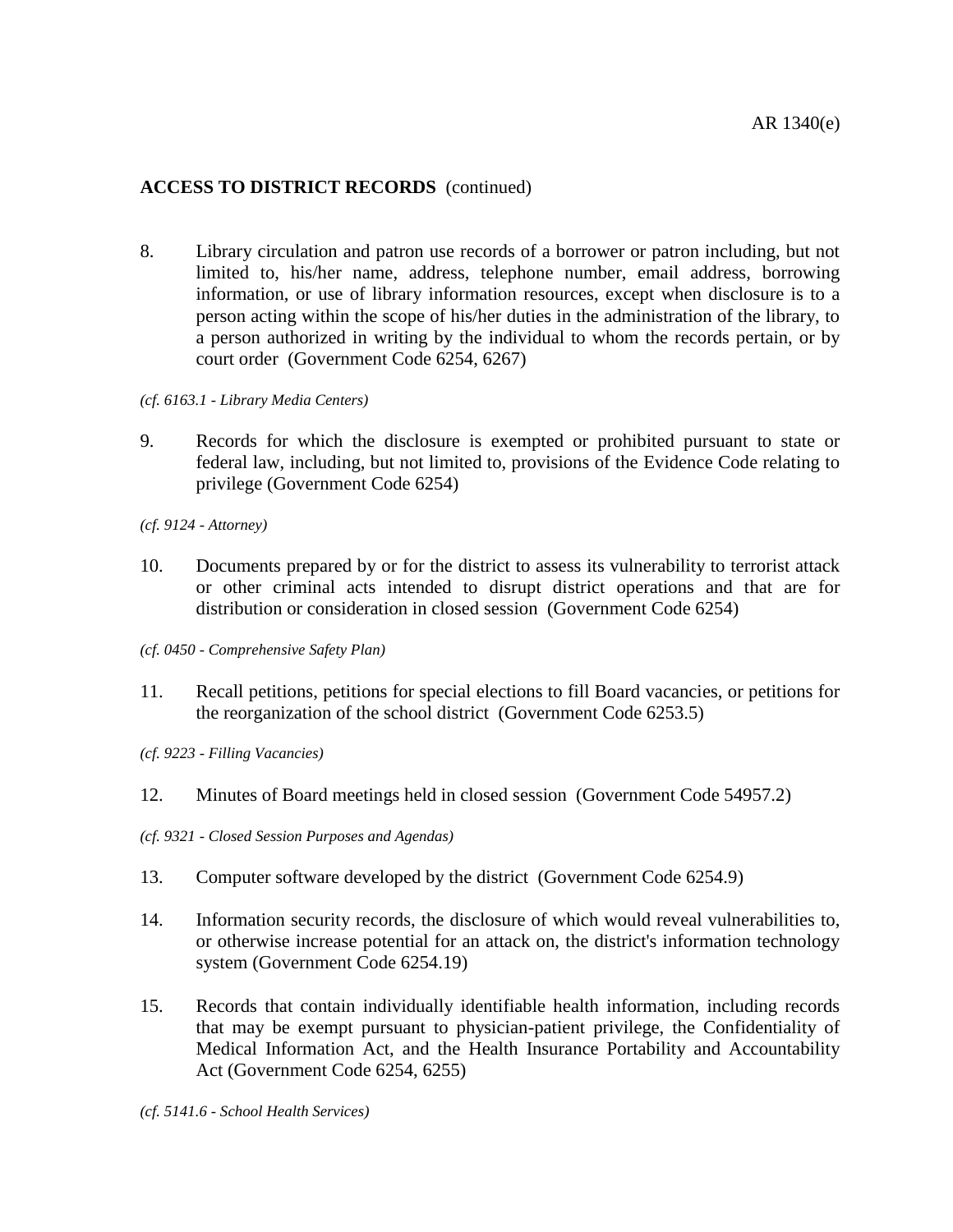- 16. Any other records listed as exempt from public disclosure in the California Public Records Act or other statutes
- 17. Any other records for which the district can demonstrate that, based on the particular facts of the case, the public interest served by not disclosing the record clearly outweighs the public interest served by disclosure of the record (Government Code 6255)

### **Inspection of Records and Requests for Copies**

Any person may request a copy or inspection of any district record that is open to the public and not exempt from disclosure. (Government Code 6253)

Within 10 days of receiving any request to inspect or copy a district record, the Superintendent or designee shall determine whether the request seeks release of a disclosable public record in the district's possession. The Superintendent or designee shall promptly inform the person making the request of his/her determination and the reasons for the decision. (Government Code 6253)

In unusual circumstances, the Superintendent or designee may extend the 10-day limit for up to 14 days by providing written notice to the requester and setting forth the reasons for the extension and the date on which a determination is expected to be made. Unusual circumstances include the following, but only to the extent reasonably necessary to properly process the request: (Government Code 6253)

- 1. The need to search for and collect the requested records from field facilities or other establishments that are separate from the office processing the request
- 2. The need to search for, collect, and appropriately examine a voluminous amount of separate and distinct records which are demanded in a single request
- 3. The need for consultation, which shall be conducted with all practicable speed, with another agency (e.g., a state agency or city) having a substantial interest in the determination of the request or among two or more components of the district (e.g., two different school sites) with substantial interest in the request
- 4. In the case of electronic records, the need to compile data, write programming language or a computer program, or construct a computer report to extract data

If the Superintendent or designee determines that the request seeks disclosable public records, the determination shall state the estimated date and time when the records will be made available. (Government Code 6253)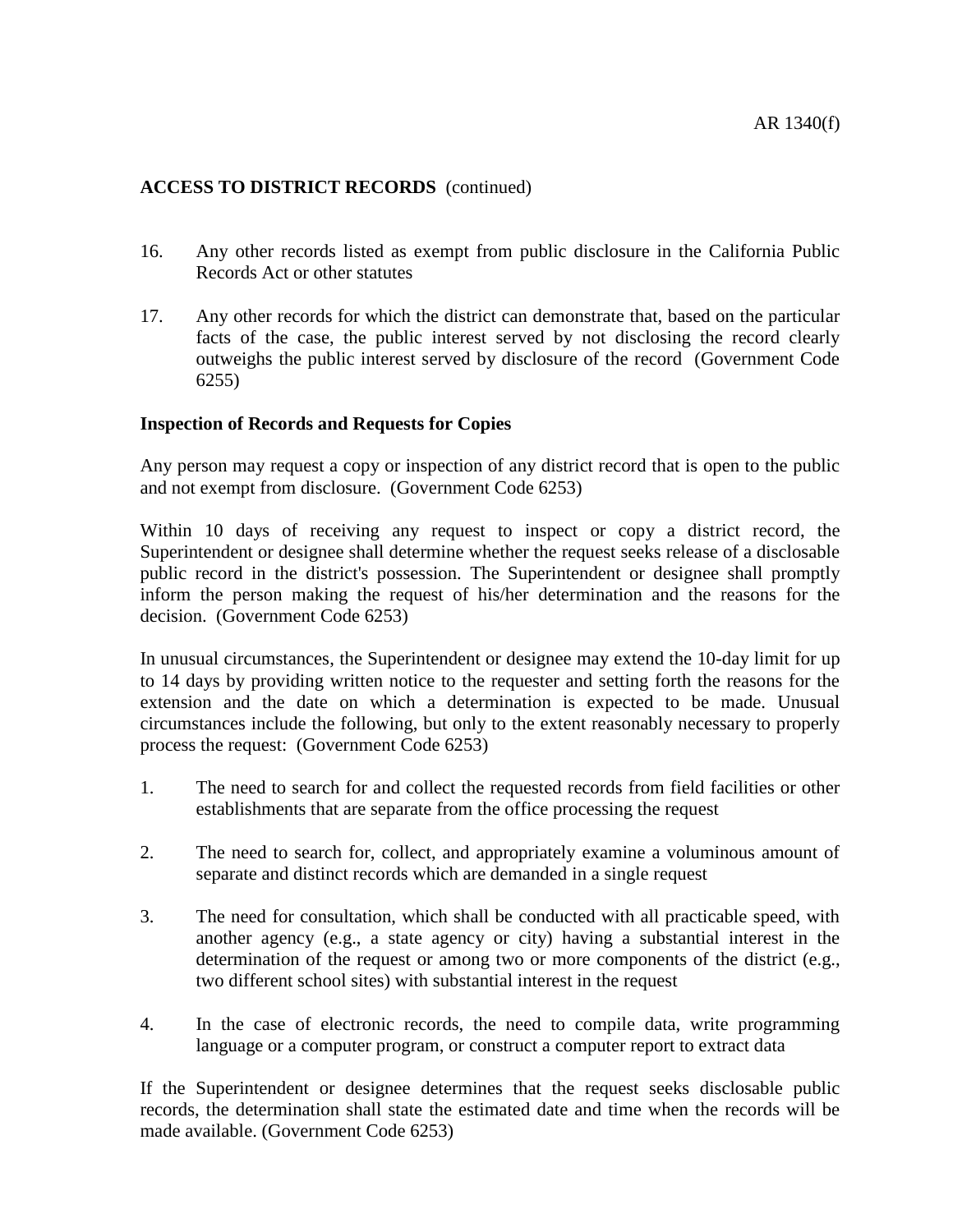Public records shall be open to inspection at all times during district office hours. Any reasonably segregable portion of a record shall be made available for inspection by any person requesting the record after deletion of the portions that are exempted by law. (Government Code 6253)

Upon request for a copy that reasonably describes an identifiable record, an exact copy shall be promptly provided unless it is impracticable to do so. (Government Code 6253)

The Superintendent or designee shall charge an amount for copies that reflects the direct costs of duplication. Written requests to waive the fee shall be submitted to the Superintendent or designee.

In addition to maintaining public records for public inspection during district office hours, the district may comply with public records requests by posting any public record on the district's web site and, in response to a public records request, directing the member of the public to the location on the web site where the record can be found. However, if the member of the public is unable to access or reproduce the record from the web site, the district shall promptly provide an exact copy of the public record upon payment of duplication fees, if applicable, unless it is impracticable to provide an exact copy. (Government Code 6253)

If any person requests that a public record be provided in an electronic format, the district shall make that record available in any electronic format in which it holds the information. The district shall provide a copy of the electronic record in the format requested as long as the requested format is one that has been used by the district to create copies for its own use or for use by other agencies. (Government Code 6253.9)

The cost of duplicating an electronic record shall be limited to the direct cost of producing a copy of the record in electronic format. However, the requester shall bear the cost of producing the copy of the electronic record, including the cost to construct the record and the cost of programming and computer services necessary to produce the copy, under the following circumstances: (Government Code 6253.9)

- 1. The electronic record is one that is produced only at otherwise regularly scheduled intervals.
- 2. The request would require data compilation, extraction, or programming to produce the record.

#### **Assistance in Identifying Requested Records**

If the Superintendent or designee denies a request for disclosable records, he/she shall assist the requester in making a focused and effective request that reasonably describes an identifiable record. To the extent reasonable under the circumstances, the Superintendent or designee shall do all of the following: (Government Code 6253.1)